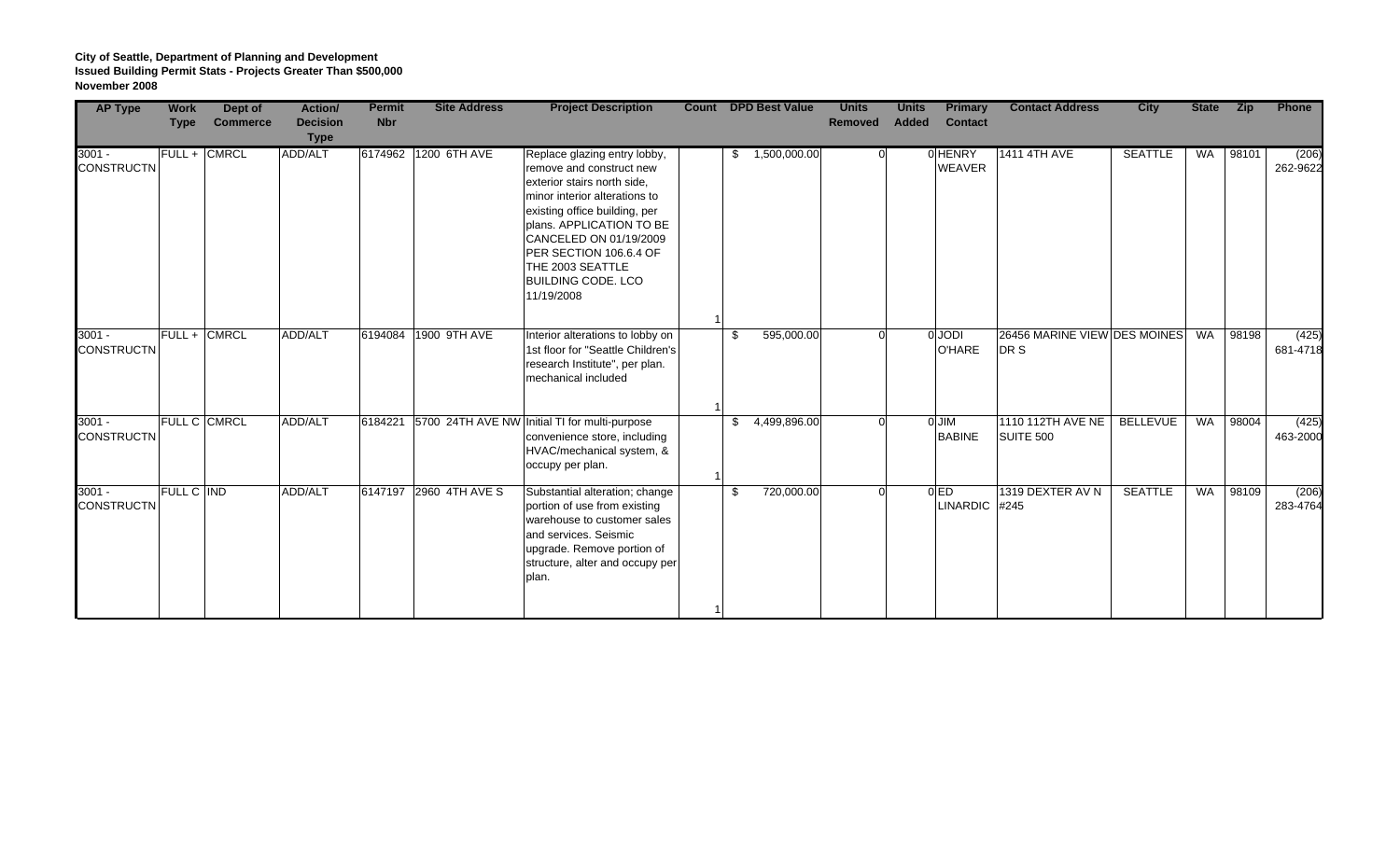## **City of Seattle, Department of Planning and Development Issued Building Permit Stats - Projects Greater Than \$500,000 November 2008**

| <b>AP Type</b>                | <b>Work</b>        | Dept of         | <b>Action/</b>                 | <b>Permit</b> | <b>Site Address</b>          | <b>Project Description</b>                                                                                                                                                                                                                    |                |              | <b>Count</b> DPD Best Value | <b>Units</b>   | <b>Units</b> | <b>Primary</b>            | <b>Contact Address</b>        | <b>City</b>     | <b>State</b> | Zip   | Phone             |
|-------------------------------|--------------------|-----------------|--------------------------------|---------------|------------------------------|-----------------------------------------------------------------------------------------------------------------------------------------------------------------------------------------------------------------------------------------------|----------------|--------------|-----------------------------|----------------|--------------|---------------------------|-------------------------------|-----------------|--------------|-------|-------------------|
|                               | <b>Type</b>        | <b>Commerce</b> | <b>Decision</b><br><b>Type</b> | <b>Nbr</b>    |                              |                                                                                                                                                                                                                                               |                |              |                             | <b>Removed</b> | <b>Added</b> | <b>Contact</b>            |                               |                 |              |       |                   |
| $3001 -$<br><b>CONSTRUCTN</b> | <b>FULL C INST</b> |                 | ADD/ALT                        | 6151510       | 4455 SHILSHOLE<br>AVE NW     | Replace existing timber<br>waterfront bulkhead with steel<br>sheet pile wall; Replace 85<br>creosote-treated timber pilings<br>& piers with steel pilings and<br>grated piers: Install one<br>mooring dolphin with 3 steel<br>pillings.       |                |              | \$1,100,000.00              | $\Omega$       |              | <b>STARLING</b>           | 0STEPHEN 185 UNIVERSITY ST    | <b>SEATTLE</b>  | WA           | 98101 | (206)<br>682-8300 |
| $3001 -$<br><b>CONSTRUCTN</b> | <b>FULL C INST</b> |                 | ADD/ALT                        | 6184139       | 1313 E COLUMBIA<br><b>ST</b> | Substantial alterations to<br>change use from storage to<br>office on the 1st & 2nd floor of<br>north portion and seismic<br>retrofit only for south portion<br>of existing building per plan.<br>Mechanical included in this<br>application. |                | \$           | 5,600,000.00                | n              |              | 0 MARTHA<br><b>ROGERS</b> | 159 S JACKSON ST              | <b>SEATTLE</b>  | <b>WA</b>    | 98104 | (206)<br>624-5670 |
| $3001 -$<br><b>CONSTRUCTN</b> | <b>FULL C INST</b> |                 | <b>ADD/ALT</b>                 | 6192890       | 1705 NE PACIFIC<br><b>ST</b> | <b>Construct Mechanical Chiller</b><br>Enclosure at grade and<br>Mechanical for University of<br>Washington Hitchcock Hall<br>per plan                                                                                                        |                | $\mathbb{S}$ | 1,300,000.00                | $\Omega$       |              | 0 MARK<br><b>STAVIG</b>   | 4200 194TH ST SW<br>SUITE 200 | LYNNWOOD        | <b>WA</b>    | 98036 | (425)<br>672-1071 |
| <b>COMMERCIAL ADD / ALT</b>   |                    |                 |                                |               |                              |                                                                                                                                                                                                                                               |                |              | 7 \$ 15,314,896.00          | $\mathbf{0}$   | $\mathbf{0}$ |                           |                               |                 |              |       |                   |
| $3001 -$<br><b>CONSTRUCTN</b> | <b>FIELD</b>       | $M_F$           | <b>ADD/ALT</b>                 | 6187398       | 1201 BOYLSTON<br><b>AVE</b>  | Replace existing stucco<br>exterior finish on south<br>elevation, existing multi-family<br>building, per plan.                                                                                                                                |                | \$.          | 550,000.00                  | $\Omega$       |              | JOHNSON PLACE             | 0 MICHAEL 12809 NE 14TH       | <b>BELLEVUE</b> | WA           | 98005 | (425)<br>746-5990 |
| <b>MULTIFAMILY ADD / ALT</b>  |                    |                 |                                |               |                              |                                                                                                                                                                                                                                               | 1 <sup>5</sup> |              | 550,000.00                  | $\bf{0}$       | $\mathbf{0}$ |                           |                               |                 |              |       |                   |
| $1004 -$<br><b>MECHANICAL</b> | FULL C CMRCL       |                 | MECHANICAL 6196289             |               | 818 STEWART ST               | Installing 72 VAV boxes, 4<br>exhaust fans and 1 (half) ton<br>heat pump 3, (4 ton) pumps<br>and 1 (twenty) ton heat pump<br>and 2 relief fans, per plan.                                                                                     |                | \$           | 600,000.00                  | $\Omega$       |              | 0 PEGGY<br>PEEL           | 4600 S. 134TH PL              | <b>SEATTLE</b>  | <b>WA</b>    | 98168 | (206)<br>248-8747 |
| <b>MECHANICAL</b>             |                    |                 |                                |               |                              |                                                                                                                                                                                                                                               | 1 <sup>5</sup> |              | 600,000.00                  | $\mathbf{0}$   | $\mathbf{0}$ |                           |                               |                 |              |       |                   |